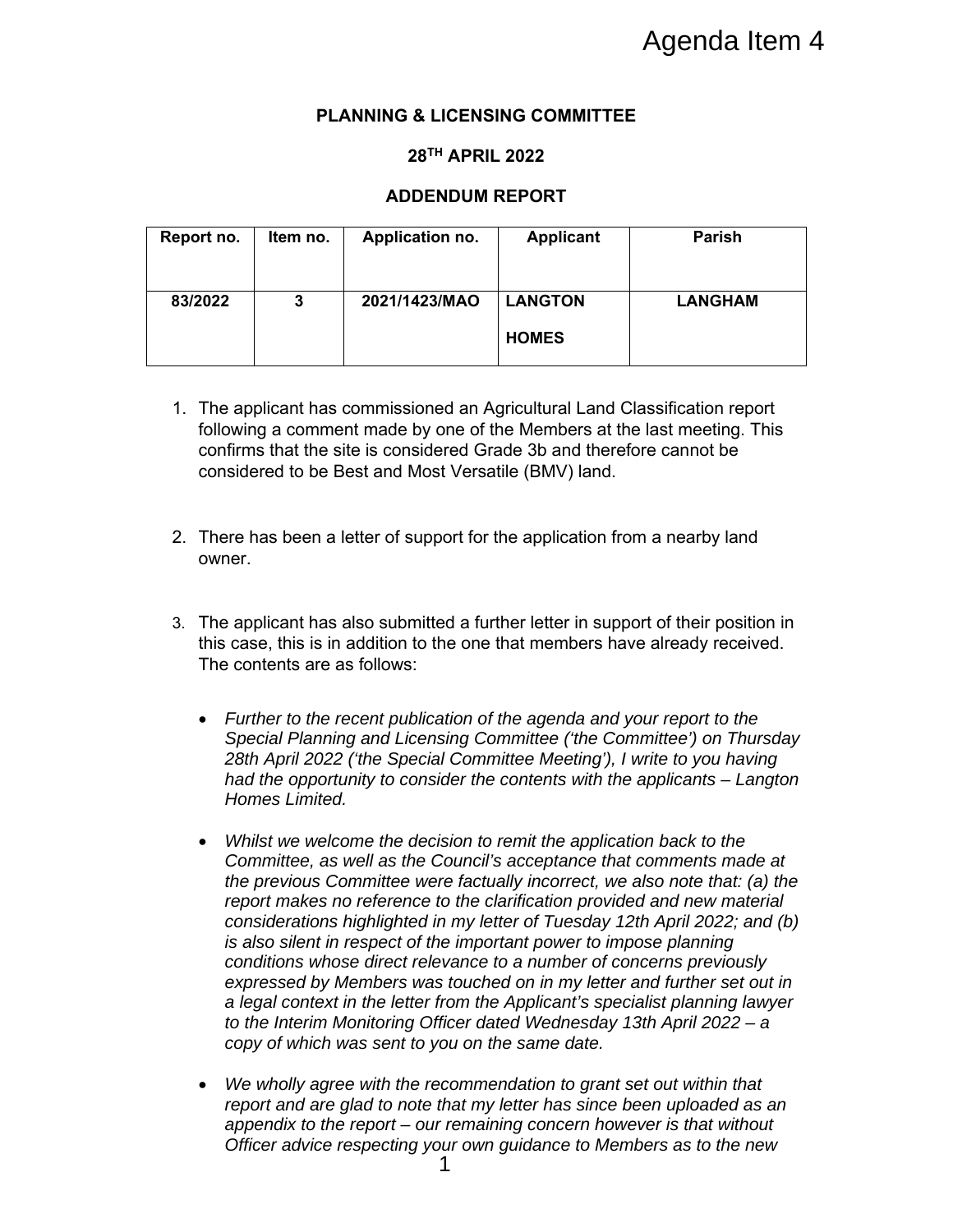*material considerations in particular, Members of the Committee will not have the benefit of Officer written advice respecting amongst other things the changes housing requirement for Langham which I flagged up previously.* 

#### *New Material Considerations*

*As stated in my letter, there are new material considerations which have arisen since the original Committee meeting, and which must be given sufficient attention at the Special Committee Meeting next week. The increase in minimum housing requirement accepted by the Council's Cabinet should be given considerable weight in the determination of the application, especially when taken in the context of an already insufficient supply of housing land across the County.* 

*This is not something that the applicant has simply chosen to now include in written submissions – it is an important new consideration which is directly material to the determination of the application – and weighs in favour of its approval – and which did not exist when the Committee considered it last in March.* 

#### *The Buffer Zone*

*Looking further at your recent report, we would also like to raise concern in relation to the prominent reference to the draft Langham Neighbourhood Plan ('LNP')* policy referring to the requirement for a landscape buffer zone *of 20m along the northern boundary of the site. Whilst we accept your statement that the policy carries little weight and therefore cannot be insisted upon at this stage, we would like to point out that the inclusion of this policy has not been tested through the necessary consultations and does not appear to have any evidenced grounding for implementation. This is clear from the LNP supporting documentation that the Council have already raised concerns to as the evidence to support the need for the buffer, stating that the proposal would likely be contrary to both local and national planning policy.* 

*The Applicant has incorporated a significant 10m buffer following discussions with yourself in order to suitably protect the amenity of the residents of the adjacent site, whilst the Biodiversity Net Gain metric submitted with the application clearly identifies a significant improvement to the wildlife habitat across the site well in excess of the aim set out by Government without the need for any additional buffer.* 

*Notwithstanding our view on this matter, we consider it important to note that should Members consider a buffer required to make the scheme acceptable then the Applicant would accept a suitably worded condition. As such, it could never be considered a justified reason for refusal of the planning application for the reasons addressed more generally by the planning lawyers in their letter of 13 April.* 

*Planning Conditions : General*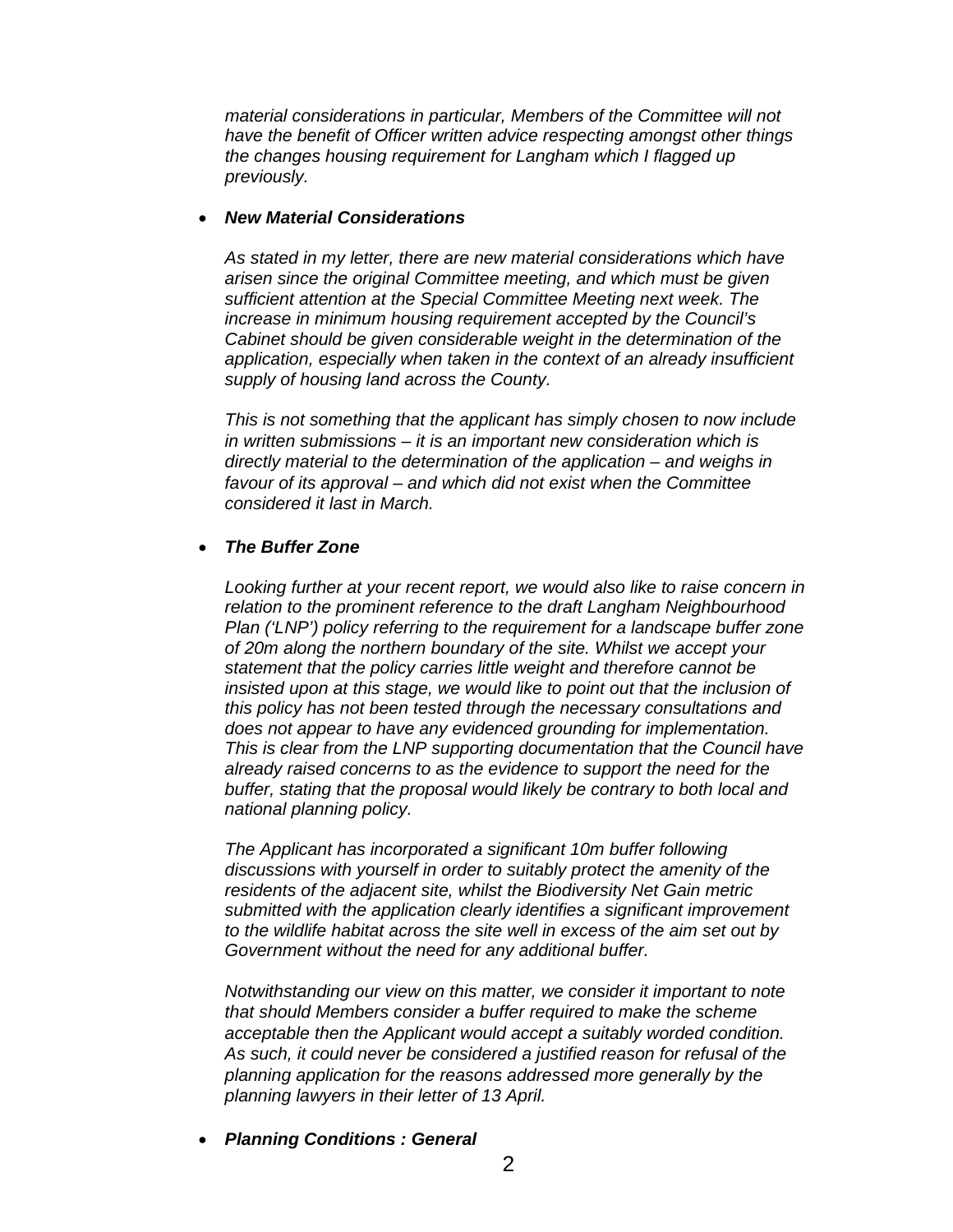*In addition, we feel that Members should be made fully aware of : (a) the Applicant's acceptance of numerous other draft planning conditions – set out in the letter from the Applicant's specialist planning lawyer to the Interim Monitoring Officer dated Wednesday 13th April 2022 – on matters of hedgerow maintenance, access to retained land and the availability of a local community shop following concerns previously raised as part of the Members' debate; and (b) whether and to what extent you share our view that all these issues could be readily addressed by planning conditions if Members still consider that they need to be addressed at all when they debate the application further on 28.04 . If you agree that any such remaining concerns on their part could and should be dealt with by planning conditions, it would be appropriate and necessary in legal terms for Members to be given advice to that effect (so that there can be no misunderstanding that any of those concerns could ever justify refusal). I trust that the above is clear, and I would be grateful if due consideration could be given to the preparation of a further addendum report to the Committee to address these important points respecting new planning considerations – and the role of planning conditions - in advance of the Special Committee Meeting.* 

#### **Officer Comments**

- 4. In respect of the applicant s comments about the housing numbers, Officers remain of the view that the Draft Neighbourhood Plan can be afforded little weight. On that basis the existing NP should prevail but is considered out of date for housing supply purposes. So put simply, the lack of a 5 year supply is still overriding.
- 5. On the use of conditions, clearly conditions can be imposed to overcome issues and only where conditions can't overcome should a refusal be considered if the matters are overriding.
- 6. A condition to require the provision of a village shop would be wholly inappropriate in this case and would not meet the statutory tests of a valid condition.

#### **Conclusion**

7. In this case it is not considered that there are any overriding matters that would prevent the grant of permission.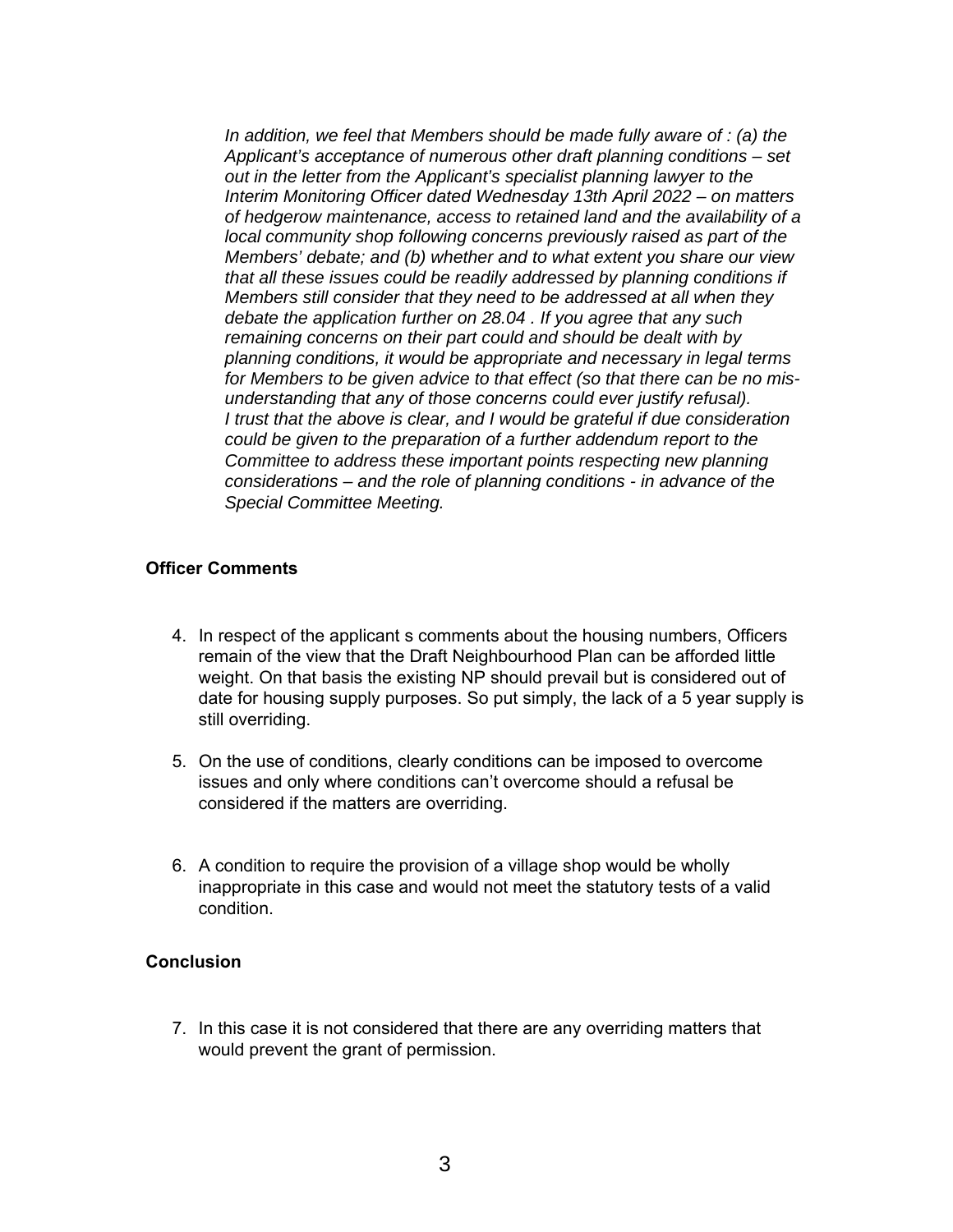### **PLANNING & LICENSING COMMITTEE**

### **28TH APRIL 2022**

#### **ADDENDUM REPORT**

| Report no. | Item no. | Application no. | <b>Applicant</b>                  | <b>Parish</b>  |
|------------|----------|-----------------|-----------------------------------|----------------|
| 83/2022    | 4        | 2021/1417/FUL   | <b>MR BRIAN</b><br><b>SAMPSON</b> | <b>LANGHAM</b> |

# **Comments from Highways**

- 1. Whilst I note the development is part retrospective, looking through some historic information this would appear to have been an arable field only, with a small grassed field access originally, as you would expect. Although I suspect the main access (before this part of the site was sold on) could originally have been via the neighbouring site to the west as the gate was previously quite overgrown indicating infrequent use. I could not find any evidence of any permitted change in use from the arable field, but understand that changing land from arable to livestock would not in itself require planning consent. There is evidence of various disused vehicles and 2 static type caravans from the access with heaps of what would appear to be hardcore and old concrete blocks, which I am assuming will require removal whether consent is granted or not.
- 2. The existing access has been partly upgraded/widened slightly from the original grassed field access, albeit with unbound material (which is not acceptable within the public highway), however it remains a single vehicle width with limited vehicle to vehicle visibility on to Cold Overton Road.
- 3. The retrospective proposal in regard to the solar panels being moved to a new location within the site does not cause concern from the LHA as this would not involve additional vehicle trips.
- 4. It is unclear if the material required for the proposed barn is still on site, or if that will require any further material to be brought on site. However the existing access could be used for all activities associated with the land, including the erection of any barns.
- 5. Whilst it is clear that there will be an intensification of use of the existing substandard access, as the field can be used for agricultural use including livestock, erection of barns, etc, the LHA are not able to raise objection to the proposal.
- 6. The applicant should be reminded of their responsibility to ensure the hedgerow abutting the public highway along the site frontage is regularly maintained and pruned back to provide the maximum achievable vehicle to vehicle visibility splays,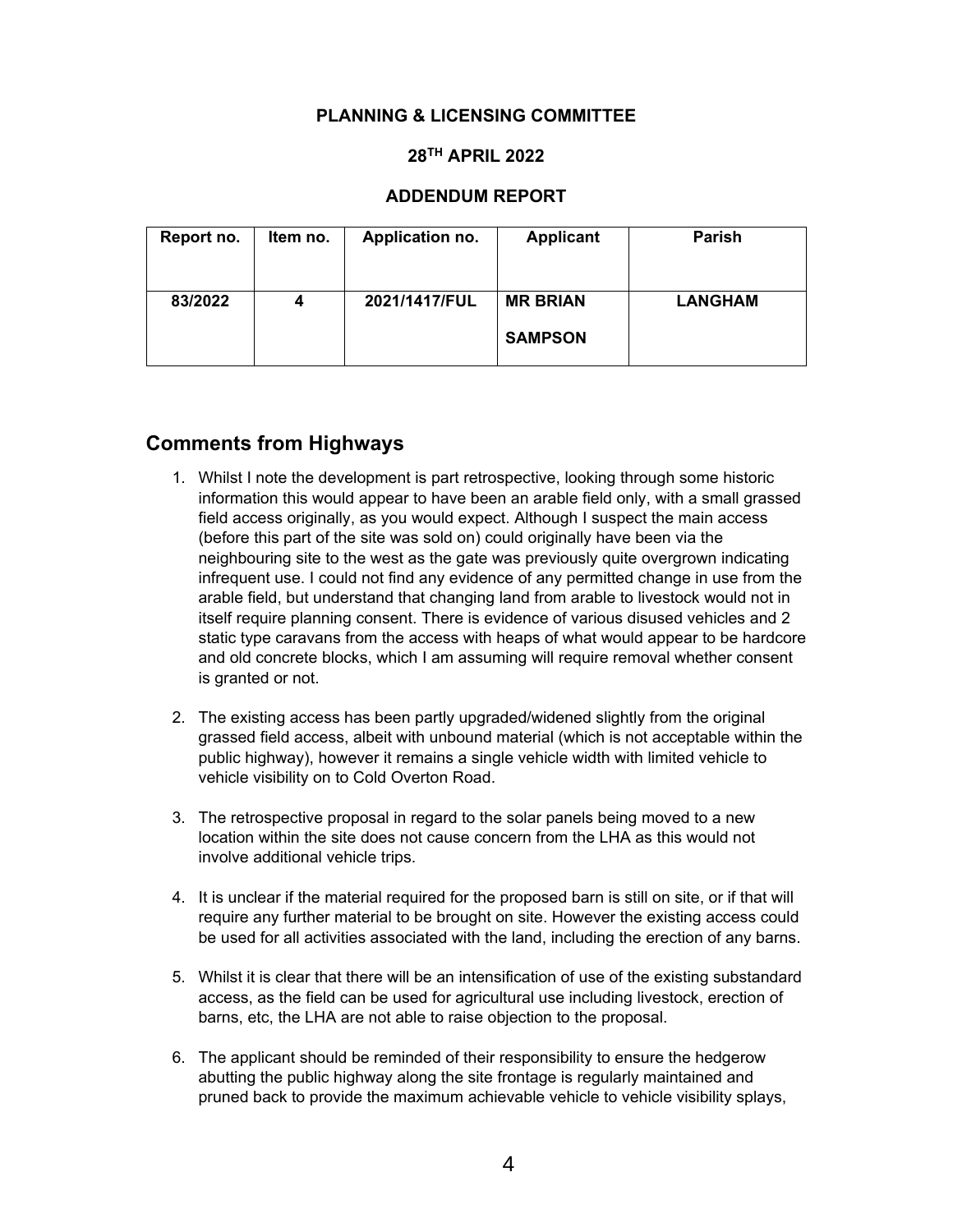whether this planning permission is granted or not. An informative along these lines is recommended as set out below, should you be minded to grant this application.

#### **INFORMATIVE**

The applicant is reminded of their responsibility to ensure the hedgerow and any trees abutting the public highway along the site frontage is regularly maintained. The hedgerow and any trees should not overhang the public highway, which includes the highway verge. The maintenance should also allow the maximum vehicle to vehicle visibility to be achieved either side of the existing access.

As mentioned above, the access is surfaced in unbound material, which is not acceptable to the LHA. Should consent be granted or not, the area of the access within the public highway must be hardsurfaced under S278 of the Highways Act 1980. Please add the following informative to the decision notice:-

#### Section 184 Highways Act 1980

The vehicular access requires hardsurfacing within the public highway. These works must be carried out under strict accordance with the requirements of Rutland County Council under the provisions of Section 184 of the Highways Act 1980. Prior to commencing any work within the highway, a licence must be obtained from the Local Highway Authority. The application form and guidance notes can be found on Rutland's website or contact can be made with Highways by email at highways@rutland.co.uk.

## **Comments from LLFA**

- 1. I have also reviewed the above mentioned application and make the following comments on behalf of the LLFA:-
- 2. The LLFA are not concerned about the solar panels as any rainwater that falls upon them will simply fall on to the neighbouring grassed ground. However there appears to be no details showing how the surface water from the roof of the proposed barn will be dealt with. Please request details. The applicant may consider incorporating rain water harvesting for re-use within the land including watering the livestock. If details are not forthcoming and you are minded to approve the application, please append the following condition to the decision notice:-

#### CONDITION

 No development shall take place until a detailed design and associated management and maintenance plan of surface water drainage for the site using sustainable drainage methods has been submitted to and approved in writing by the Local Planning Authority. The approved drainage system shall be implemented in accordance with the approved detailed design prior to the use of the building commencing.